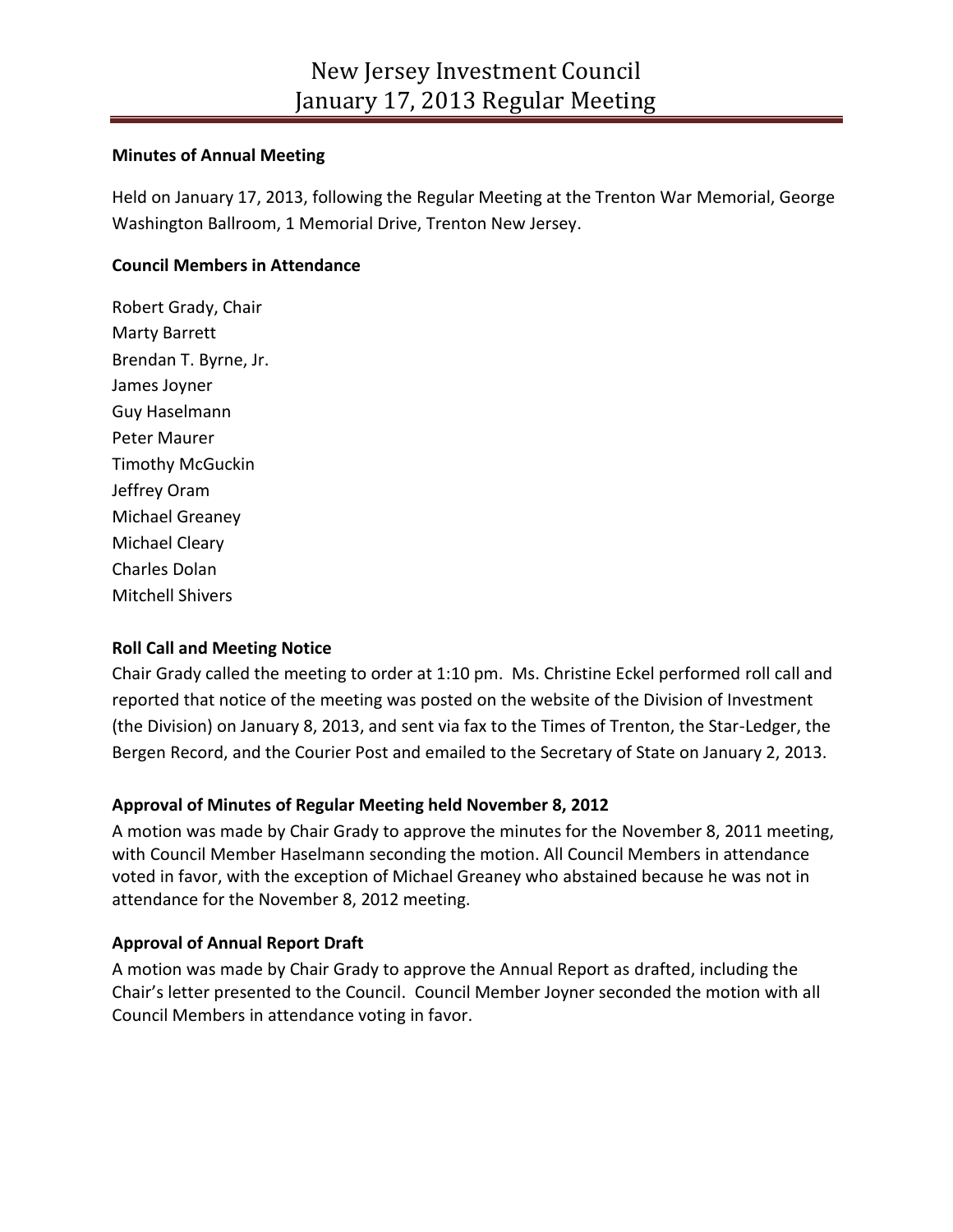# **Directors Report/Update**

Director Walsh reported that the markets continued to be strong, with the fund up .99% in November, up 1.25% in December and up 6.69% fiscal year to date, unaudited and likely somewhat understated, which is slightly below the fiscal 2013 benchmark of 7.44%. The Director reported that the underperformance was due to a lag in reporting and largely to the fund being overweight in Investment Grade Credit and underweight in High Yield relative to the fiscal 2013 benchmark. Chair Grady asked the Director to confirm the reported 10 year performance numbers for the fund as reported in the Director's report. Vice Chair Byrne asked for more distinction among commodities. Council Member Haselmann noted that future actions by foreign banks could result in less value for financial assets and more value for real assets. Director Walsh described the fund's asset allocation, and Deputy Director McDonough provided an overview of fund performance.

## **Hedge Fund**

## *Omega Overseas Partners Ltd.*

Maneck Kotwal along with Jake Walthour of Cliffwater informed Council that the Division originally invested in Omega Overseas Partners in January 2007, investing \$75 million in the fund. The fund has generated an annualized return of 7.5 % through December 2012 versus 2.1% return for the S&P 500 Index, valuing the fund at approximately \$112 million. The Division negotiated reduced fees in January 2007, with management fees of 1.0% and 15% performance fee, which will also apply to the additional investment. The Division is proposing an additional investment of \$150 million. This is one of the Division's best performing Hedge Funds. The fund invests primarily long, and primarily in the United States, with approximately 200 positions to diversify the portfolio.

Chair Grady asked Mr. Walthour to confirm that the fund is in the top quartile of investments, and reported that the Investment Policy Committee has determined that appropriate and adequate due diligence was performed. Council Member Barrett asked whether the fund was invested in casinos. Mr. Walthour stated that he had no knowledge of any such investments. Chair Grady added that no one in the State has any ability to direct the fund's investments. Council Member Cleary asked whether the fund's shorting strategy negatively impacted the Division's investments. Chair Grady responded that the fund's ability to short is important as a risk mitigation strategy. Council Member Haselmann pointed out that this fund is primarily long.

### **Private Equity**

### *Silver Lake Partners IV, LP*

Jason MacDonald along with Pete Keliuotis of SIS presented a proposed investment of up to \$200 million in Silver Lake Partners IV, L.P. In 2007, the Division committed \$100 million to Silver Lake Partners III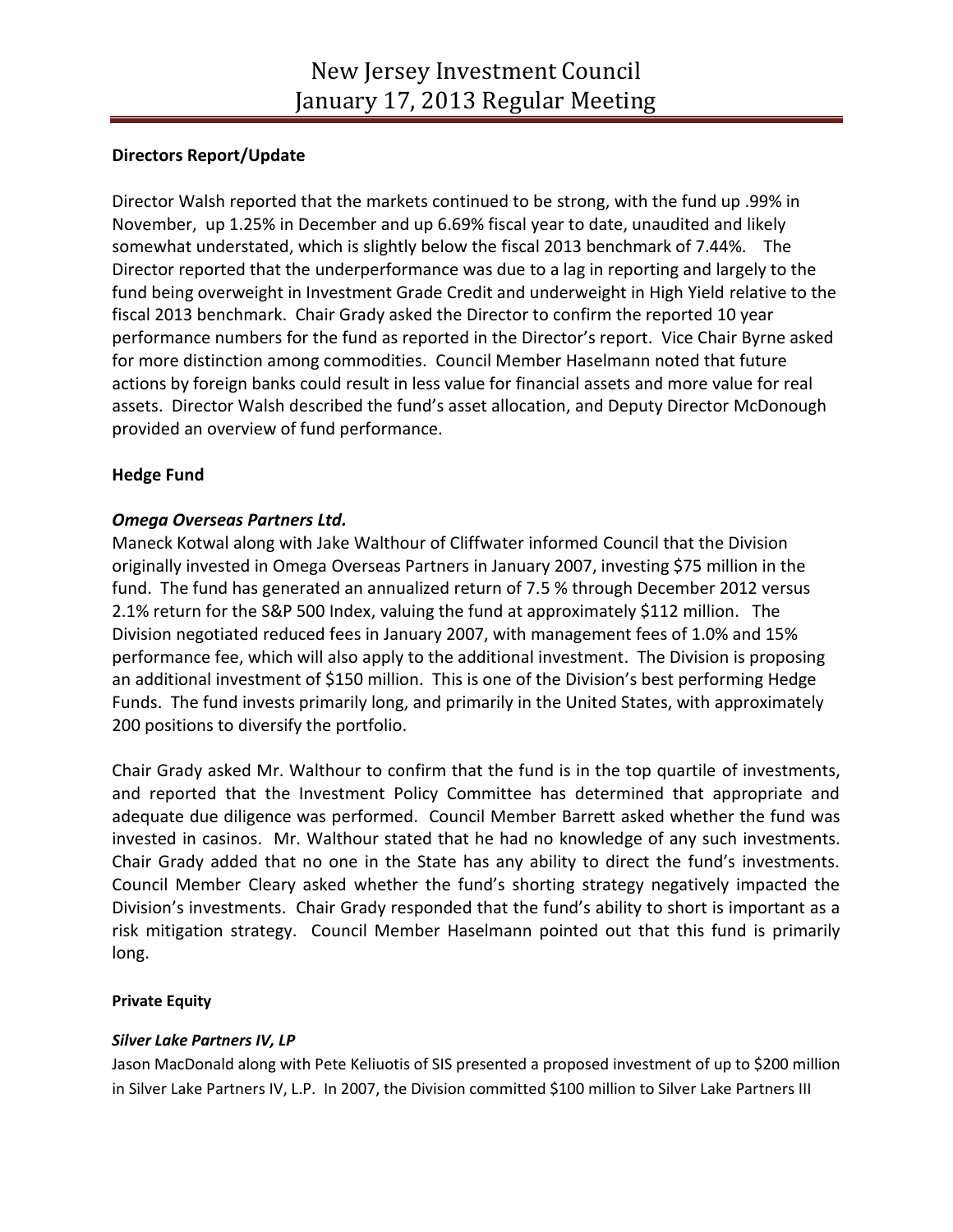which had a net internal rate of return of 16.8% as of 9/30/12, top quartile among its peers. The firm is a global growth capital and private equity fund which focuses on the technology sector. Fund IV has generated a net of IRR of about 18% IRR since inception of the fund. Improving the operational performance of its portfolio companies established a strong reputation among venture capitalist and industry leaders; they are considered a top quartile investor. Director Walsh noted that the fund outperformed most technology stocks in the public markets.

Chair Grady reported that the Investment Policy Committee has determined that appropriate and adequate due diligence was conducted.

## **Adoption of Amendments to Various Council Regulations**

Susan Sarnowski, Director of Operations and Compliance Officer of the Division, reported that, at its August 2012 meeting, the Council approved the proposed amendments to several Council Regulations. They were published in the *New Jersey Register*, with the comment period ending November 30, 2012. There were no comments received on the proposed amendments. Once adopted they will be published in the *New Jersey Register,* with an anticipation of becoming effective mid-February, based on the publication schedule.

Chair Grady motioned to adopt the attached resolution before the Council adopting the amendments, with Council Member Haselmann seconding the motion. A roll call vote was taken with Messrs. Barrett, Byrne, Cleary, Dolan, Grady, Greaney, Haselmann, Joyner, Maurer, McGuckin, Oram, and Shivers, constituting all Council members present at the meeting, voting in favor of the adoption of the attached resolution adopting the amendments.

### **Report on Northern Ireland**

Susan Sarnowski stated that pursuant to a 1987 statute with no sunset provision, the Division must report on its investments in Northern Ireland. The Division engaged a research provider, IW Financial, to furnish the report, which outlines United States corporations doing business in Northern Ireland and summarizes the extent to which they adhere to non-discrimination principles in the workplace. Ms. Sarnowski stated the report was furnished to the Governor and Legislature as required by the statue prior to January 15, 2013. Chair Grady requested that Director Walsh pursue legislation to eliminate this requirement in the future.

### **Director's Report on Treasury Supplemental Code of Ethics**

Susan Sarnowski stated there is a Treasury Supplemental Code to the Uniform Ethics Law, which governs employees' personal investing. It also requires the Division to give an update to the Council every year.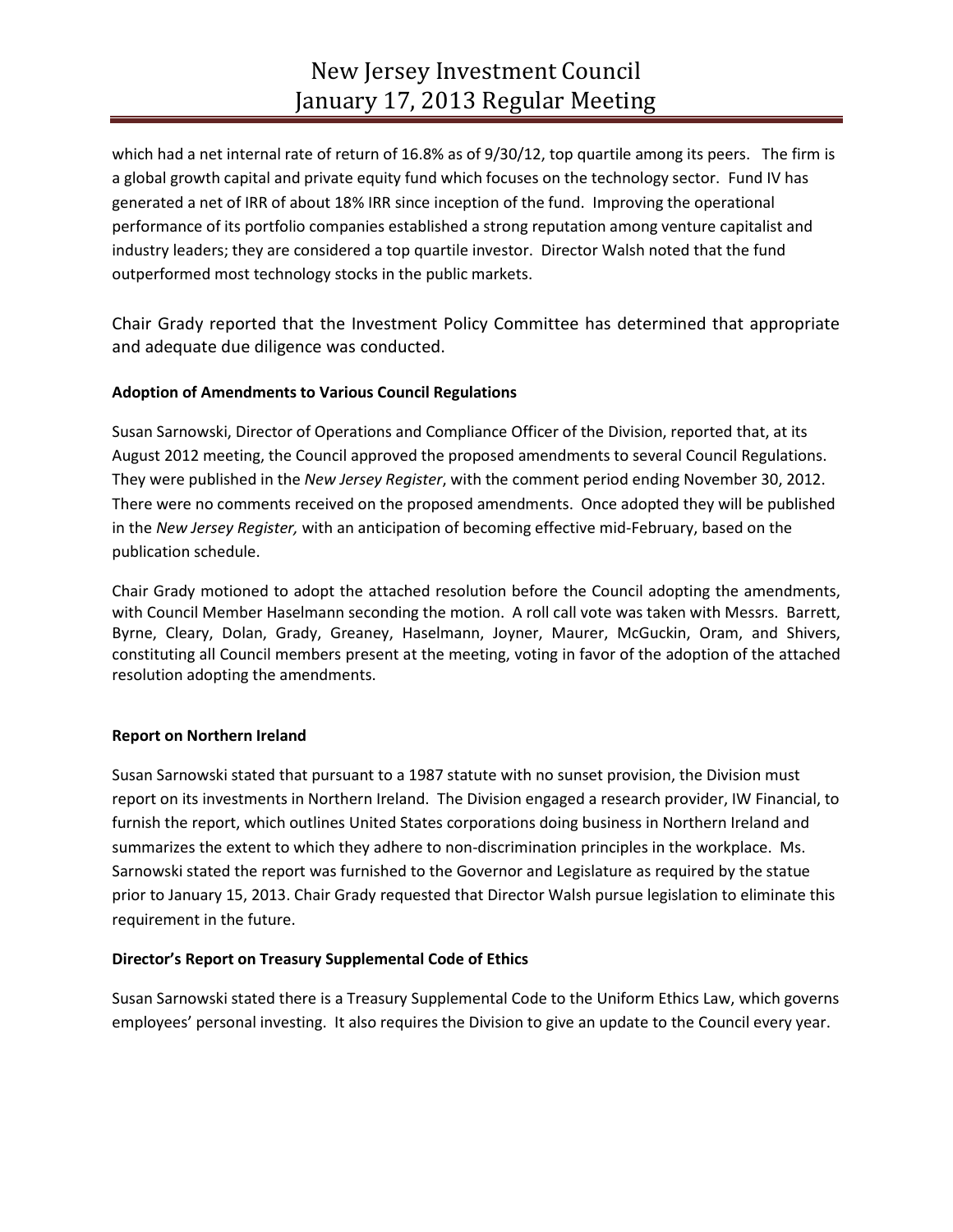To avoid any conflicts of interest, any personal trading by employees in individual securities must be pre-approved. There are blackout periods prescribed, 7 days back, 7 days forward. There is also a 60 day period during which an employee cannot profit from a buy/sell or a sell/buy on a particular security.

Employees must certify annually that they are in compliance with the Uniform Ethics Law and the Supplemental Code of Ethics. Ms. Sarnowski commented that she has received all certifications, except for two employees, who are currently out on medical leave. In addition, every employee is required to provide statements to the Compliance Officer of all accounts in which they have a beneficial interest, which reports are reviewed every month by Ms. Sarnowski. During calendar year 2012, the Division had three violations of the code, all of which were self reported. The three violations were reported to Labor Relations and the Department's Office of Ethics compliance for appropriate action. Ms. Sarnowski also stated, as new employees come on board, they are briefed on both these ethics requirements and the Division's Insider Trading Policy. Chair Grady noted that members of the Council also had a mandatory ethics training session in October.

#### **Update on Secondary Sale of Alternative Investments**

Director Walsh reported to the Council that the Division is entertaining the sale of certain real estate investments.

#### **Report from the State Treasurer**

There was no report from the State Treasurer's office.

### **Preliminary Asset Allocation Discussion**

Chair Grady introduced Brady O'Connell, Managing Director of Hewitt Ennis Knupp, the Division's recently hired general consultant, and thanked SIS for its prior work for the Division. Mr. O'Connell described the firm's investment team, and discussed the firm's asset class return, volatility and correlation assumptions. Chair Grady and Vice Chair Byrne questioned Mr. O'Connell on the volatility assumptions. Chair Grady and Council Member Haselmann asked for more information with respect to correlation assumptions. Mr. O'Connell outlined various options for asset allocation and the process for generating an asset allocation plan. Chair Grady noted that the expected return differed from the return projected by SIS. Mr. O'Connell responded that these estimates vary over time. Council Member Haselmann questioned the value of modeling based on historical data given constantly changing global conditions, while Chair Grady and Vice Chair Byrne expressed concern over the extent to which models apply modifications to historical data.

#### **Public Comments**

An unregistered speaker inquired regarding the potential direct purchase of physical commodities.